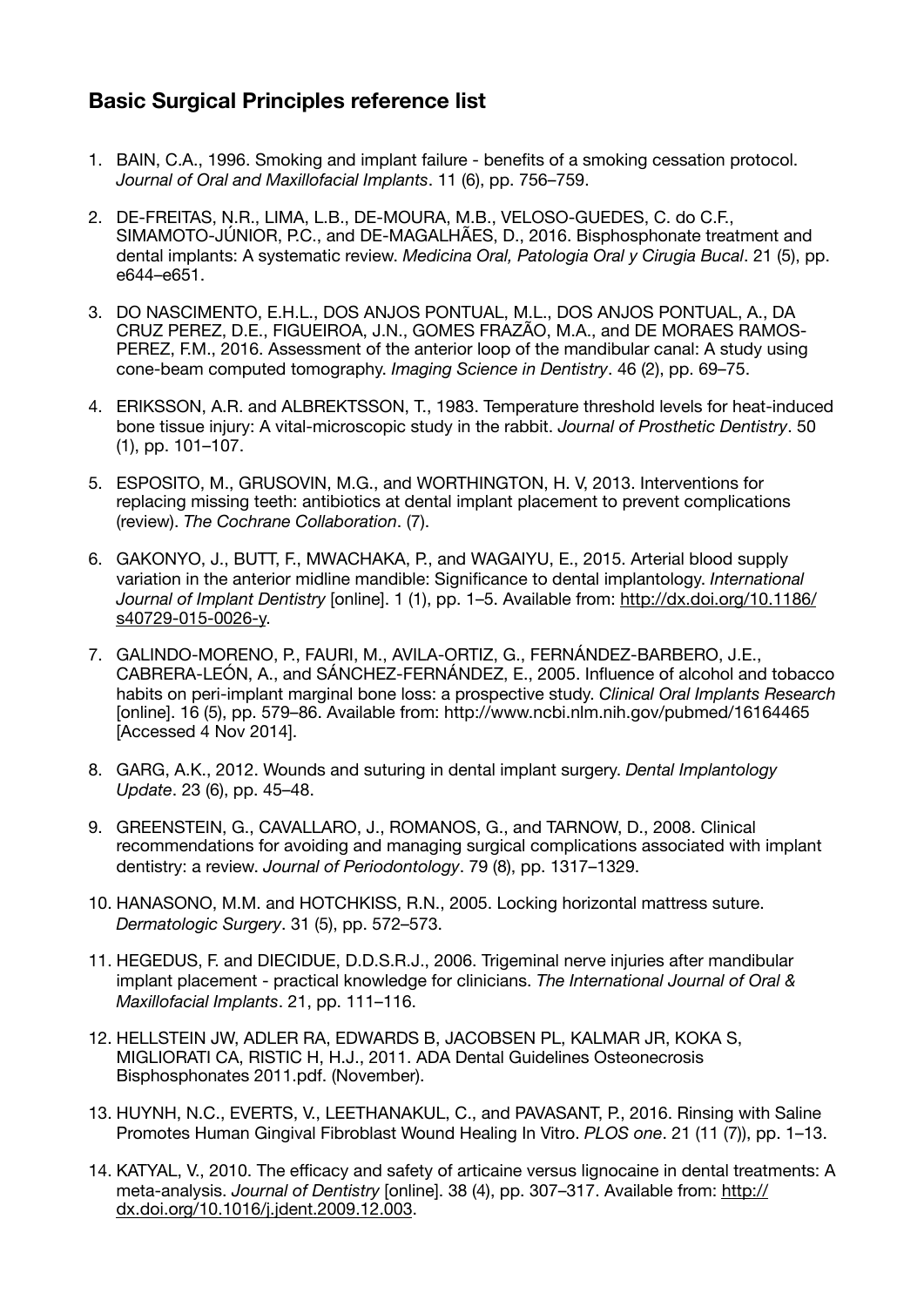- 15. KLEINHEINZ, J., BÜCHTER, A., KRUSE-LÖSLER, B., WEINGART, D., and JOOS, U., 2005. Incision design in implant dentistry based on vascularization of the mucosa. *Clinical Oral Implants Research*. 16 (5), pp. 518–523.
- 16. KLOKKEVOLD, P.R. and HAN, T.J., 2007. How do smoking, diabetes, and periodontitis affect outcomes of implant treatment? *International Journal of Oral & Maxillofacial Implants*. 22 Suppl, pp. 173–202.
- 17. KURIBAYASHI, A., WATANABE, H., IMAIZUMI, A., TANTANAPORNKUL, W., KATAKAMI, K., and KURABAYASHI, T., 2010. Bifid mandibular canals: Cone beam computed tomography evaluation. *Dentomaxillofacial Radiology*. 39 (4), pp. 235–239.
- 18. LEKHOLM, U. and ZARB, G., 1985. Patient selection and preparation. In: Tissue integrated prostheses: osseointegration in clinical dentistry. First. Chicago: Quintessence Publishing Company.
- 19. MARIOTTI, A.J. and RUMPF, D.A.H., 1999. Chlorhexidine-Induced Changes to Human Gingival Fibroblast Collagen and Non-Collagen Protein Production. *Journal of Periodontology*. 70 (12), pp. 1443–1448.
- 20. MEECHAN, J.G., ROBB N.D., SEYMOUR R.A., 1996. Pain and Anxiety Control for the Conscious Dental Patient. Oxford University Press.
- 21. MOHAMMED, J., SHAIFULIZAN, A., HASAN, F., and GARG, A.K., 2012. Principles of flap design in dental implantology. *Dental Implantology Update* [online]. 23 (6), pp. 41–45. Available from: [http://ovidsp.ovid.com/ovidweb.cgi?](http://ovidsp.ovid.com/ovidweb.cgi?T=JS&PAGE=reference&D=emed10&NEWS=N&AN=22693764) [T=JS&PAGE=reference&D=emed10&NEWS=N&AN=22693764.](http://ovidsp.ovid.com/ovidweb.cgi?T=JS&PAGE=reference&D=emed10&NEWS=N&AN=22693764)
- 22. NIKOLAUS O PALMER, 2020. *Antimicrobial Prescribing in Dentistry: Good Practice Guidelines*. 3rd Editio. Faculty of General Dental Practice (UK) and Faculty of Dental Surgery. London: Faculty of General Dental Practice (UK) and Faculty of Dental Surgery.
- 23. OETTLÉ, A.C., FOURIE, J., HUMAN-BARON, R., and VAN ZYL, A.W., 2015. The midline mandibular lingual canal: Importance in implant surgery. *Clinical Implant Dentistry and Related Research*. 17 (1), pp. 93–101.
- 24. PARK, J.-C., KOO, K.-T., and LIM, H.-C., 2016. The hidden X suture: a technical note on a novel suture technique for alveolar ridge preservation. *Journal of periodontal & implant science* [online]. 46 (6), pp. 415–425. Available from: [https://synapse.koreamed.org/DOIx.php?](https://synapse.koreamed.org/DOIx.php?id=10.5051/jpis.2016.46.6.415%0Ahttp://www.ncbi.nlm.nih.gov/pubmed/28050319%0Ahttp://www.pubmedcentral.nih.gov/articlerender.fcgi?artid=PMC5200867) [id=10.5051/jpis.2016.46.6.415%0Ahttp://www.ncbi.nlm.nih.gov/pubmed/28050319%0Ahttp://](https://synapse.koreamed.org/DOIx.php?id=10.5051/jpis.2016.46.6.415%0Ahttp://www.ncbi.nlm.nih.gov/pubmed/28050319%0Ahttp://www.pubmedcentral.nih.gov/articlerender.fcgi?artid=PMC5200867) [www.pubmedcentral.nih.gov/articlerender.fcgi?artid=PMC5200867.](https://synapse.koreamed.org/DOIx.php?id=10.5051/jpis.2016.46.6.415%0Ahttp://www.ncbi.nlm.nih.gov/pubmed/28050319%0Ahttp://www.pubmedcentral.nih.gov/articlerender.fcgi?artid=PMC5200867)
- 25. PAUWELS, R., JACOBS, R., SINGER, S.R., and MUPPARAPU, M., 2015. CBCT-based bone quality assessment: Are Hounsfield units applicable? *Dentomaxillofacial Radiology*. 44 (1).
- 26. SALIMOV, F., OZCAN, M., UCAK TURER, O., and HAYTAC, M.C., 2020. The effects of repeated usage of implant drills on cortical bone temperature, primary/secondary stability and bone healing: a preclinical in vivo micro‐CT study. *Clinical Oral Implants Research*. (January), pp. 1–7.
- 27. SDCEP, 2015. Management of dental patients taking anticoagulant or antiplatelet drugs. *Scottish Dental Clinical Effectiveness Programme*.
- 28. SOLDATOS, N.K., FONT, K., and POWELL, C.A., 2016. Creeping Attachment After Xenogenic Collagen Matrix Placement for Multiple Recessions Treatment: A Discussion of Two Case Reports. *The Journal of Implant & Advanced Clinical Dentistry*. 8 (6), pp. 6–14.